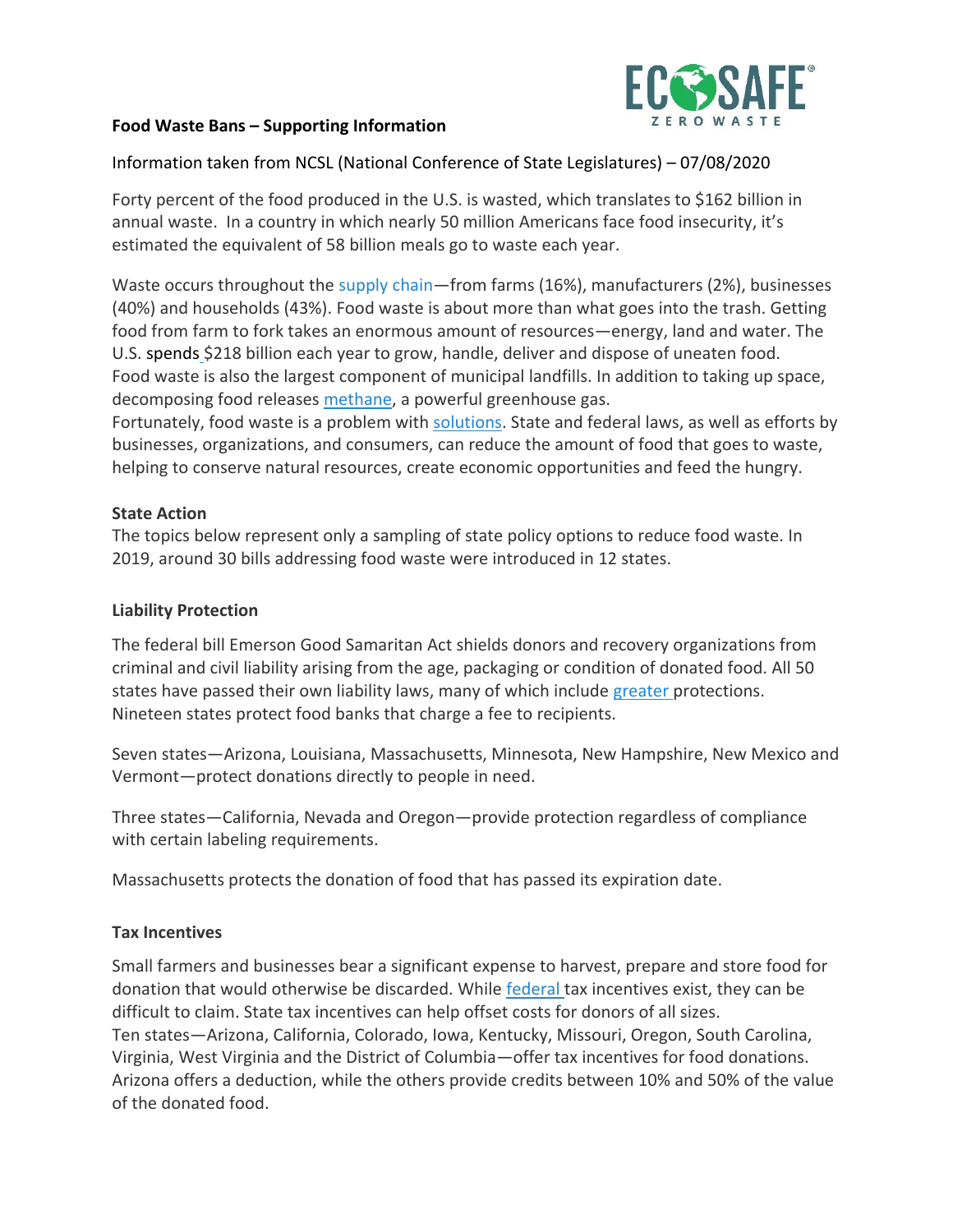States can also fund food banks directly. Minnesota's Farm-to-Food Shelf program received a \$1.1 million [appropriation](http://support.2harvest.org/pdf/press_releases/FINAL%20RELEASE%20Farm%20to%20Food%20Shelf%205%2031%2017.pdf) from the Legislature in 2017.

## **Date Labeling**

The labels on food products—"sell by," "use by," "best by," "enjoy by"—are generally indicators of quality, not safety. Still, many consumers are understandably confused by the dizzying variety of labels, resulting in more food being thrown in the trash.

Aside from infant formula, the federal government does not regulate food date labels. States have filled the void with laws that often create more confusion, and some are considering ways to simplify labels and educate the public about what these dates mean.

California enacted legislation in 2017 ( $\overline{AB}$  [954\)](https://leginfo.legislature.ca.gov/faces/billTextClient.xhtml?bill_id=201720180AB954) requiring the state department of food and agriculture to promote the terms "best buy" and "use by" to communicate quality and safety dates, respectively.

### **Organic Waste Bans**



**Organic waste bans prohibit entities that generate large** 

quantities of food waste from sending it to landfills. A ban compels food waste generators, (e.g., retailers and foodservice providers), to reduce their output and better handle the waste they are unable to eliminate, either by donation, composting or [anaerobic](https://www.americanbiogascouncil.org/biogas_what.asp) digestion (the process of turning food waste into biogas).

Six states—California, Connecticut, Massachusetts, New York, Rhode Island, and Vermont have passed laws to keep food out of landfills. Note: Since 2019 new State bans have been installed in New Jersey, Oregon and Washington State. New similar bills are in process in Hawaii, Maryland, District of Columbia, Colorado, North Carolina and Minnesota.

[Connecticut,](https://ilsr.org/rule/food-scrap-ban/connecticut-organics-recovery/) (Conn. Gen. Stat. §15) was the first state to require food scraps generated by large-scale manufacturers to be recycled.

In 2012, the Vermont legislature unanimously passed the [Universal](http://dec.vermont.gov/waste-management/solid/universal-recycling) Recycling Law (Vt. Stat. Ann. Tit. 10. § 6622), which bans disposal of food waste, in addition to "blue bin" recyclables and yard debris. The law phases in requirements for both residents and businesses, culminating in a full ban by July 1, 2020. Food donations have grown by 40 percent, according to the [Vermont](http://dec.vermont.gov/sites/dec/files/wmp/SolidWaste/Documents/Universal.Recycling.Status.Report.Dec_.2016.pdf) [Foodbank.](http://dec.vermont.gov/sites/dec/files/wmp/SolidWaste/Documents/Universal.Recycling.Status.Report.Dec_.2016.pdf)

[Massachusetts](http://www.mass.gov/eea/agencies/massdep/recycle/reduce/food-waste-ban.html)' ban (Mass. Gen. Laws. Ann. Ch. 25A, § 11F) applies to businesses that generate 1 ton or more of food waste per week. A 2016 [study](http://www.mass.gov/eea/docs/dep/recycle/priorities/orgecon-study.pdf) found the ban has generated \$175 million in economic activity and created more than 900 jobs for food waste haulers, processors and recovery organizations.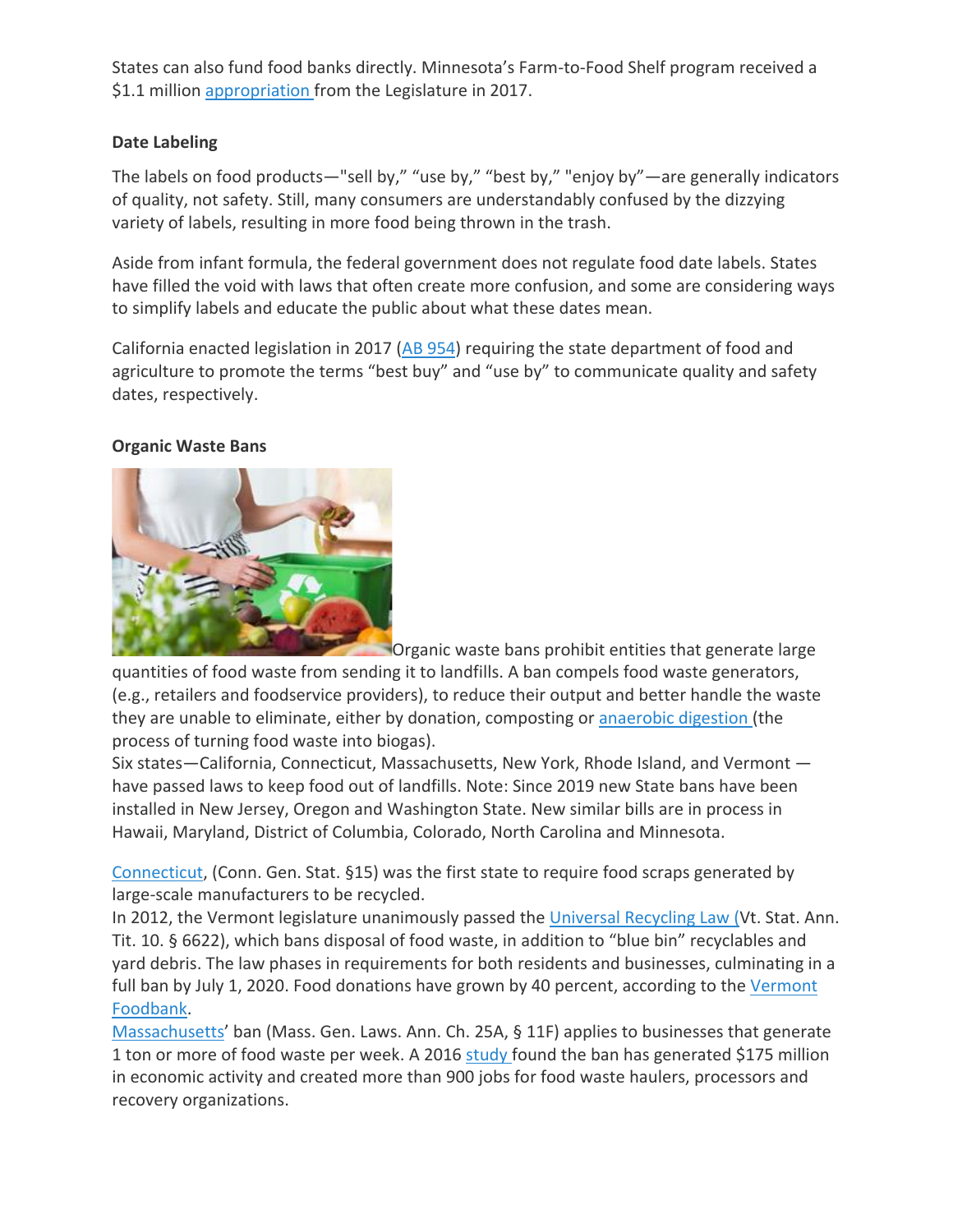[California](http://www.calrecycle.ca.gov/recycle/commercial/organics/)'s law (Cal. Civil Code §1714.25) mandates recycling. This is part of the state's commitment to divert 50% of food waste by 2020 and 75 percent by 2025. California has also pledged to recover 20 percent of edible food waste for human consumption.

# **Table of some State Legislation on Food Waste Diversion (As of 2019)**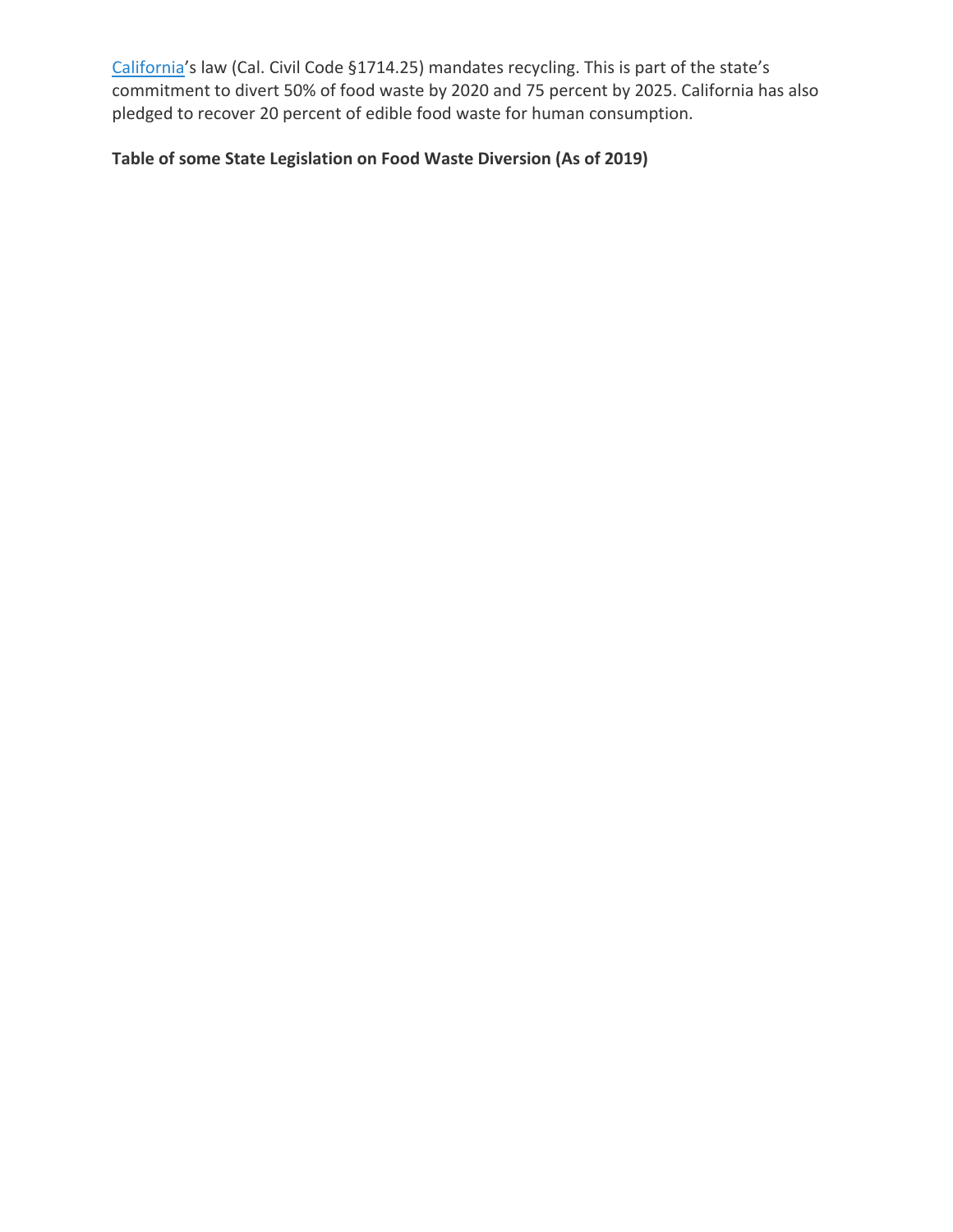| <b>State</b>       | <b>Bill</b><br><b>Number</b> | <b>Summary</b>                                                                                                                                                                                                                                                                                                                                                                                                                                                  |
|--------------------|------------------------------|-----------------------------------------------------------------------------------------------------------------------------------------------------------------------------------------------------------------------------------------------------------------------------------------------------------------------------------------------------------------------------------------------------------------------------------------------------------------|
| California         | 2019 AB<br>827               | Requires a business that generates a certain number of cubic yards of commercial solid waste<br>or organic waste per week, and that provides customers access to the business, to provide<br>customers with a recycling bin or container for that waste stream that is visible, easily<br>accessible, adjacent to each bin or container for trash other than that recyclable waste<br>stream, except in restrooms, and clearly marked with educational signage. |
|                    | 2019 AB<br>954               | Requires the Department of Food and Agriculture to publish information to encourage food<br>manufacturers, processors, and retailers to voluntarily use uniform terms on food product<br>labels to communicate quality dates and safety dates. Encourages food distributors and<br>retailers to develop alternatives to customer-facing sell-by dates.                                                                                                          |
| Maine              | 2019 SB<br>162               | Specifies that an individual, organization, or institution that donates food waste to a swine<br>producer for use in swine feed, is not required to verify that the swine producer has a license<br>to feed garbage to swine.                                                                                                                                                                                                                                   |
|                    | 2019 HR<br>398               | Directs the Department of Education to develop a school food sharing policy to encourage<br>schools and food banks to work together to collect whole and packaged school cafeteria<br>surplus or leftover food and share it with the community.                                                                                                                                                                                                                 |
| Maryland           | 2017 HB<br>171               | Requires the Department of the Environment to study and make recommendations regarding<br>certain matters that relate to the diversion of yard waste, food residuals, and other organic<br>materials from refuse disposal facilities, including certain infrastructure.                                                                                                                                                                                         |
| Minnesota          | 2019 SB<br>7                 | Allocates funding for reducing and diverting food waste, redirecting edible food for<br>consumption, and removing barriers to collecting and recovering organic waste.                                                                                                                                                                                                                                                                                          |
| New Jersey         | 2019 AB<br>4707              | Directs the Department of Agriculture to establish a public awareness campaign for food<br>waste.                                                                                                                                                                                                                                                                                                                                                               |
|                    | 2019 AJR<br>172              | Designates the Thursday of the third week of September of each year as Food Waste<br>Prevention Day.                                                                                                                                                                                                                                                                                                                                                            |
|                    | 2019 AJR<br>174              | Urges large food retailers in the state to reduce food waste.                                                                                                                                                                                                                                                                                                                                                                                                   |
|                    | 2019 AB<br>4705              | Revises provisions relating to the State Food Waste Task Force. States that the Task Force is<br>responsible for identifying and examining the factors that lead to food waste in the state, and<br>for identifying strategies, policies, and legislative and executive actions that may be used for<br>specified purposes.                                                                                                                                     |
| New York           | 2019 SB<br>1508              | Establishes a food scraps hierarchy for the state of New York. It focuses on source reduction,<br>feeding wholesome food to hungry people, repurposing the feeding of animals and recycling.                                                                                                                                                                                                                                                                    |
| Washington 2019 HB | 1114                         | Reduces the wasting of food in order to fight hunger and reduce environmental impacts.<br>Establishes state wasted food reduction goals and state wasted food reduction strategy.                                                                                                                                                                                                                                                                               |

**Enacted State Legislation, 2017-2019**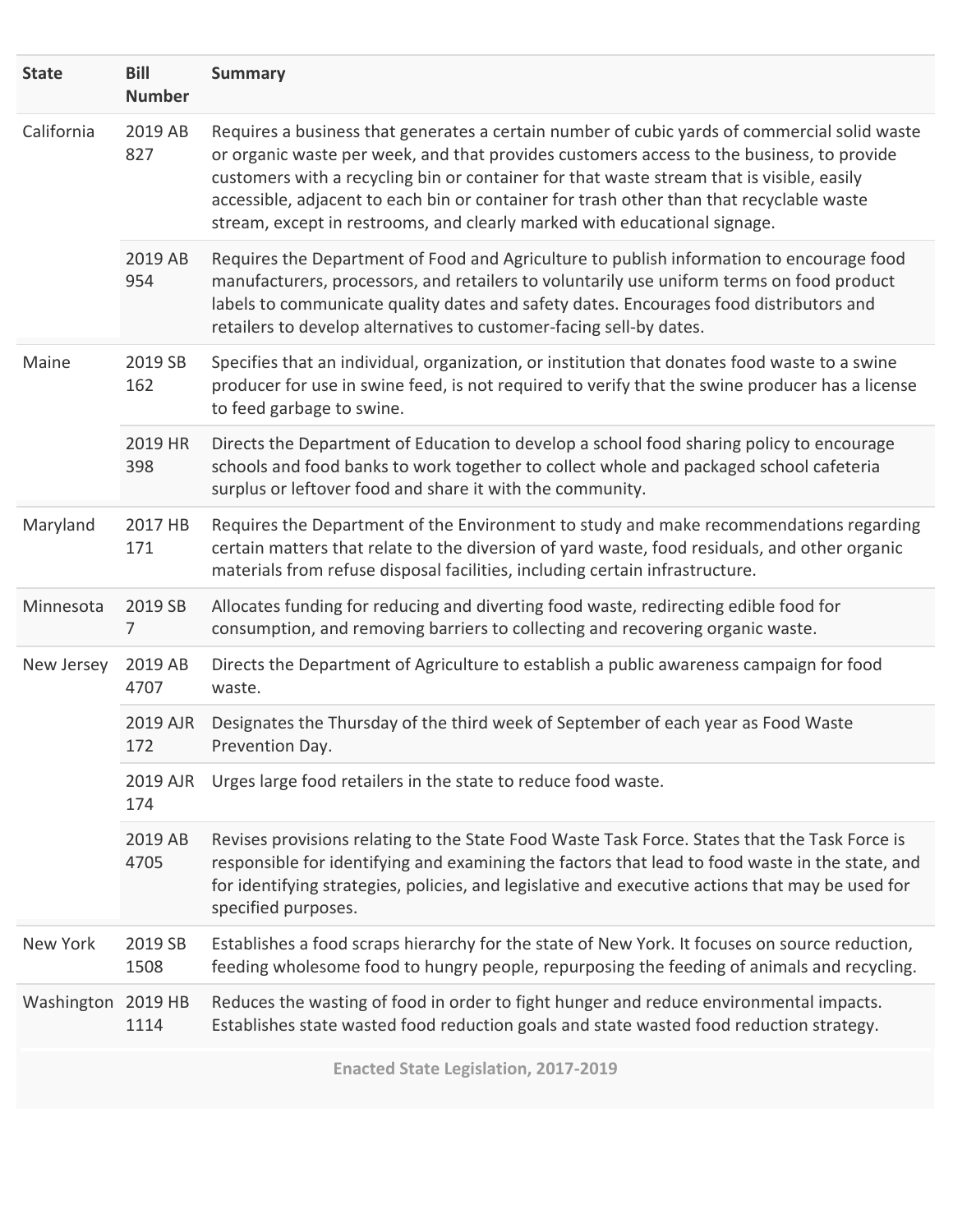Rhode [Island's](https://wastedfood.cetonline.org/states/rhode-island/) (R.I. Gen. Laws § 23-18.9-17) food waste ban, established in 2016, requires businesses that produce more than 2 tons of organic waste per week to divert such waste from landfills if they are located within 15 miles of a composting or anaerobic facility. [Washington](https://www.wastedive.com/news/food-waste-reduction-goal-washington-state-2030/546729/) state (Wash. Rev. Code §70.95.815) enacted legislation in 2019 that aims to

develop and adopt a wasted food reduction plan by October 2020. The goal of the reduction plan is to cut food waste in the state in half by 2030.

In Maryland, (MD Code, Environment, § 9-1706.1) lawmakers approved a study in 2017 on methods to improve composting infrastructure and divert food waste from landfills. The [final](https://mde.maryland.gov/programs/LAND/RMP/Documents/HB%20171%20final%20report.pdf) [report](https://mde.maryland.gov/programs/LAND/RMP/Documents/HB%20171%20final%20report.pdf) was released in July 2019. Maryland Governor Larry Hogan reaffirmed the state's commitment to reducing waste, signing an [executive](https://mde.maryland.gov/programs/LAND/RecyclingandOperationsprogram/Documents/EO-01.01.2017.13.pdf) order in January 2017 to establish a sustainable materials management policy.

### **Federal Action**

In 2015, the U.S. Department of Agriculture (USDA) and the U.S. Environmental Protection Agency (EPA) set a [goal](https://www.usda.gov/media/press-releases/2015/09/16/usda-and-epa-join-private-sector-charitable-organizations-set) to cut food waste in half by 2030.

The EPA's Food Recovery [Hierarchy](https://www.epa.gov/sustainable-management-food/food-recovery-hierarchy) prioritizes actions with the most benefit. Source reduction is first, followed by donations, feeding animals, industrial uses such as anaerobic digestion, and composting.

Congress held the first federal [hearing](https://www.chlpi.org/wp-content/uploads/2013/12/Opportunities-to-Reduce-Food-Waste-in-the-2018-Farm-Bill_May-2017.pdf) on food waste in 2016 and the Food Recovery Act [\(H.R.](https://www.congress.gov/bill/115th-congress/house-bill/3444) [3444/](https://www.congress.gov/bill/115th-congress/house-bill/3444)S. [1680\)](https://www.congress.gov/bill/115th-congress/senate-bill/1680) was introduced earlier that year.

In 2018, the USDA, EPA, and Food and Drug Administration (FDA) created a partnership around food waste and released their plan, Winning on Reducing Food Waste [Initiative,](https://www.usda.gov/media/press-releases/2018/10/18/trump-administration-launches-winning-reducing-food-waste) to cut food waste in half by 2030. The initiative focuses on improving coordination and communication across federal agencies and increasing education on reducing food waste and food loss. The federal government also supports private sector initiatives. The U.S. Food Loss and [Waste](https://www.epa.gov/sustainable-management-food/united-states-food-loss-and-waste-2030-champions) [2030](https://www.epa.gov/sustainable-management-food/united-states-food-loss-and-waste-2030-champions) [Champions](https://www.epa.gov/sustainable-management-food/united-states-food-loss-and-waste-2030-champions) group includes corporations such as General Mills, Sodexo, Unilever and Walmart, all of which have made a sizable commitment to reduce food waste.

# **EcoSafe has found many great articles discussing the increase in Landfill Diversion efforts. Here are just a few.**

Information taken from Waste Today Article, Published on March 23, 2020 by: Kelly Maile

Approximately 40 percent of food in the United States goes uneaten. Most of this wasted food ends up in landfills, and food is the largest single component of municipal solid waste in landfills, according to the 2019 report, "Bans and Beyond: Designing and Implementing Organic [Waste Bans and Mandatory Organics Recycling Laws."](https://www.chlpi.org/wp-content/uploads/2013/12/Organic-Waste-Bans_FINAL-compressed.pdf)

As more businesses, states and municipalities roll out sustainability initiatives, such as San Diego's Zero Waste Plan that includes a 75 percent waste diversion goal by 2020, organic waste bans to reduce or divert food scrap from landfills are gaining momentum across the country.

Some states—California, Connecticut, Massachusetts, New York, Rhode Island and Vermont and municipalities—Austin, Texas; Boulder, Colorado; Hennepin County, Minnesota; Portland, Oregon; New York City; San Francisco; and Seattle—have passed organic waste bans or mandatory organics recycling laws. Other states, such as Maryland, and localities are looking to pass similar legislation.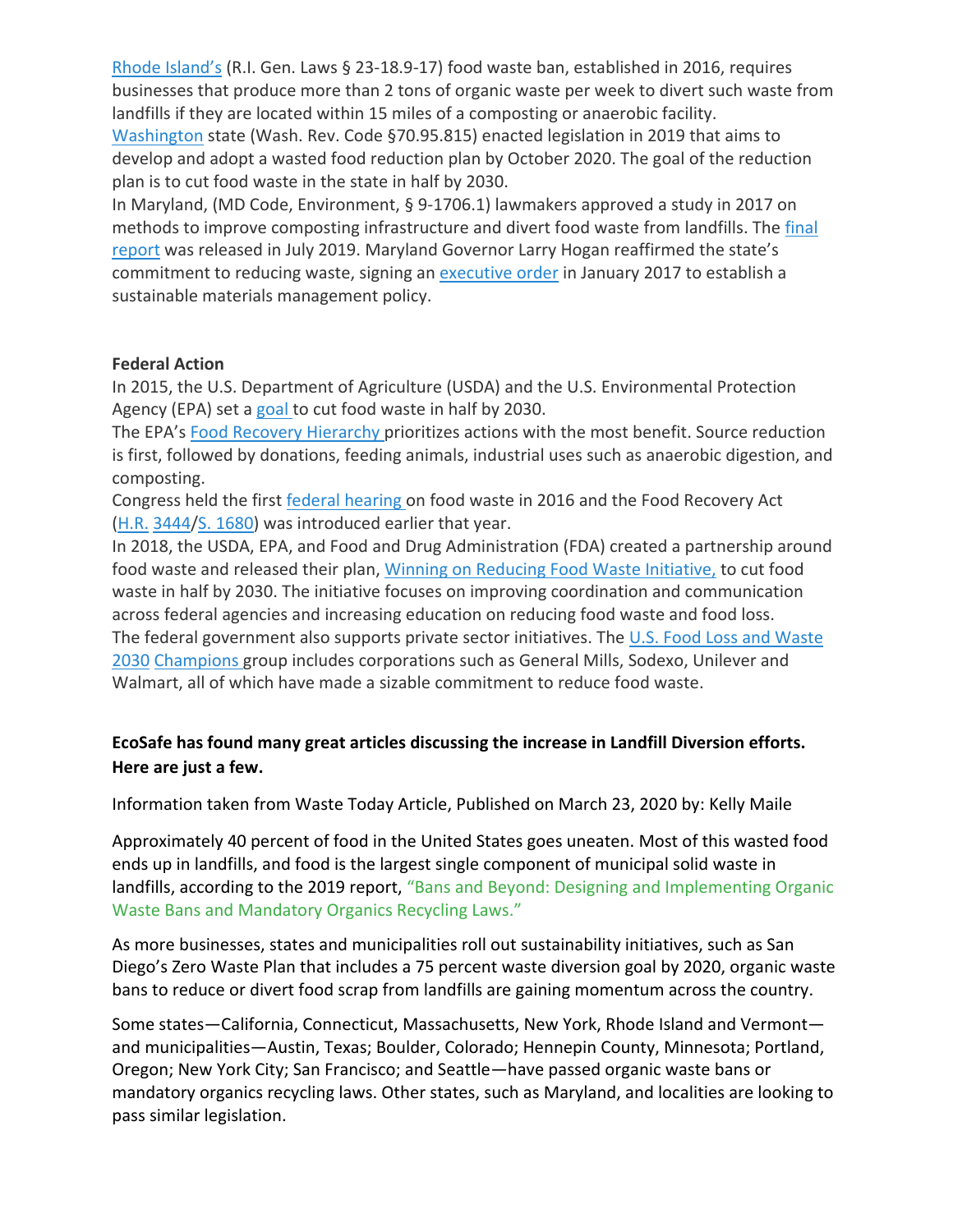"The issue is getting attention. I don't think we're done seeing these types of policies come into place," says Lorenzo Macaluso, director of Green Business Services at Massachusetts-based environmental nonprofit [Center for EcoTechnology \(CET\),](https://www.centerforecotechnology.org/) which authored the Bans and Beyond report in collaboration with the [Harvard Law School Food Law and Policy Clinic.](https://hls.harvard.edu/dept/clinical/clinics/food-law-and-policy-clinic-of-the-center-for-health-law-and-policy-innovation/)

## **The legislative landscape**

Connecticut was the first state to pass a commercial organic waste law in 2011, followed by California, Massachusetts, Rhode Island and Vermont in 2014 and New York in 2019.

Connecticut requires food waste generators, including supermarkets and food manufacturers, to divert their food waste to an organics processing facility. In January, the law extended to other businesses, which can comply by donating surplus food, using food scraps for animal feed, processing food scraps on-site or sending food scraps to a composting or anaerobic digestion (AD) facility.

California's mandatory commercial recycling law requires certain businesses to subscribe to organic waste recycling services. Massachusetts established its disposal ban through regulation. In 2014, the [Massachusetts Department of Environmental Protection \(MassDEP\)](https://www.mass.gov/orgs/massachusetts-department-of-environmental-protection) added "commercial organic material" to a list of several materials already barred from landfills.

"Some of the bans are legislatively driven. Those often result more in a law [being passed]. Some are regulatory in nature," Macaluso says. "New York went through a more legislative process, where it went through the governor's office."

Rhode Island's law requires certain businesses and institutions to divert organic waste to authorized composting or AD facilities, or a "facility that uses any other authorized recycling method, including on-site treatment and animal feed."



While Vermont's Universal Recycling Law passed in 2012, the phased-in food scrap disposal ban began in 2014. By July, all individuals, businesses, corporations and public entities, in addition to commercial food waste generators, will be banned from disposing of food scraps. Prior to 2020, businesses and households were exempt from the law if they weren't located within 20 miles of a processing facility.

"We have over 100 transfer stations now across the state that offer food scrap collection," says Josh Kelly, materials management section chief for the Vermont Agency of Natural Resources, which is part of the Vermont Department of Environmental Conservation (DEC). "That was required because if you're going to have a ban on something, you need to make it convenient for people."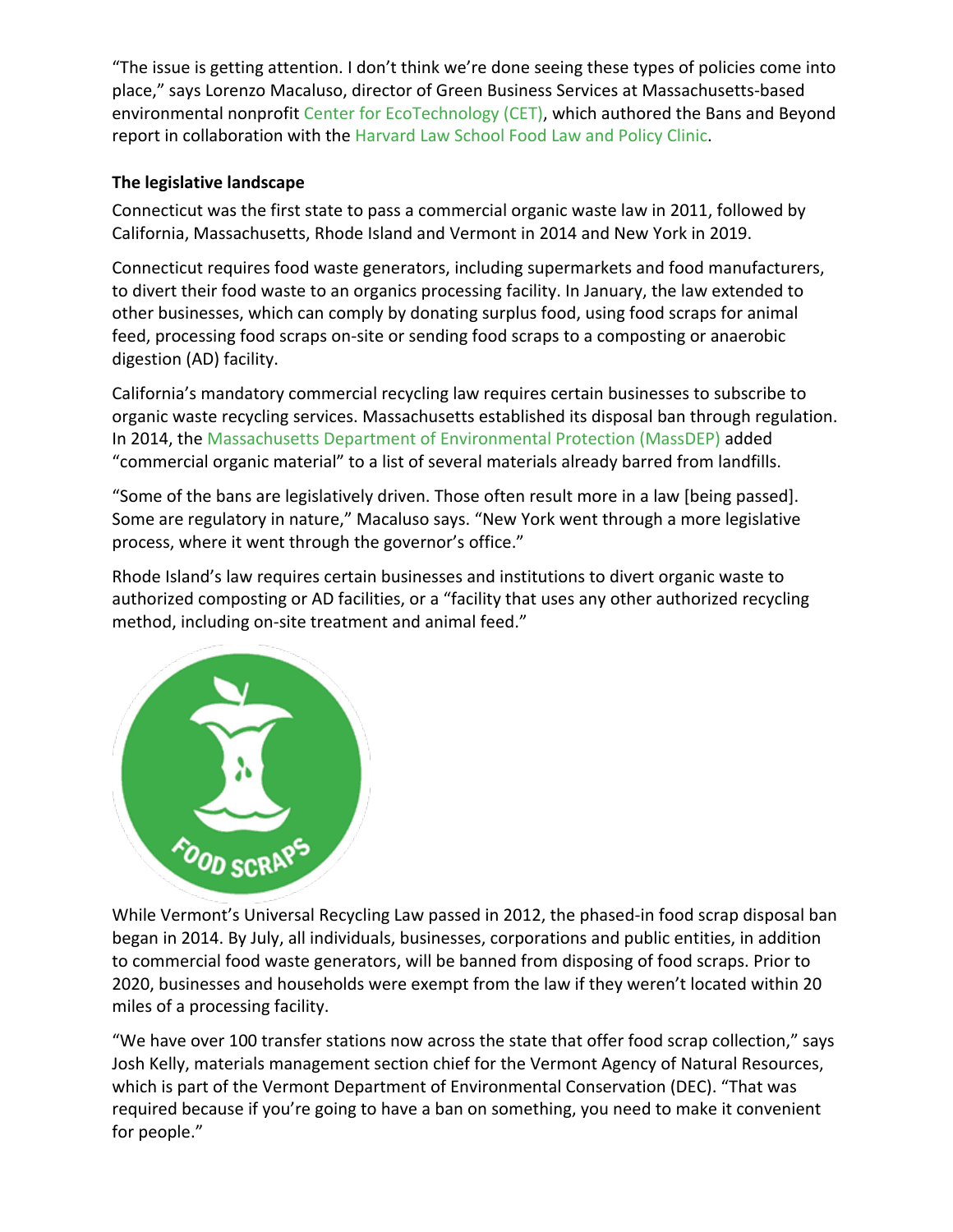New York's food scrap recycling requirement passed in 2019 as part of the state's 2020 budget process. The law, which will take effect in 2022, requires food scrap generators that produce more than two tons per week to donate food scraps. It also requires certain food scrap generators to divert food scraps to organic processing facilities.

"Comparing where we are today to several years ago, there's very significant advancement in the level of activity and awareness about food waste in a handful of states in the Northeast and California. There are also a rising number of jurisdictions either on a county or city level that have similar policies in place," Macaluso says.

Organic recycling ordinances have popped up in Hennepin County, Minnesota, which adopted new commercial organic recycling and new residential collection requirements in 2018. In Portland, Oregon, a city council ordinance will require businesses to separate and divert food waste in 2020.

"I think across the board where these bans are happening, there's significantly increased economic activity," Macaluso says.

*"I think across the board where these bans are happening, there's significantly increased economic activity." –Lorenzo Macaluso, director of Green Business Services at the Center for EcoTechnology.*

According to a MassDEP survey targeting organic waste haulers, processors and composters, all three sectors reported "significant growth" over the last decade. The ban supported more than 500 additional jobs across the sectors from 2010 to 2016 and nearly \$175 million in industry activity. Processors planned the highest average capital investments for 2017, followed by haulers, and the analysis projects that growth to continue in Massachusetts.

For haulers, organic waste bans by nature create increased demand for food waste collection services. According to a hauler survey conducted by CET, commercial haulers in Massachusetts reported their customer base grew from 1,350 in 2014 to 2,300 in 2018.

## **Driven by the market**

In 2017, Vermont composting facilities collected more food scraps than ever before, a 9 percent increase from 2016, according to a 2019 Universal Recycling status report.

In 2018, the legislature also made reasonable changes to the law to "address some concerns of different stakeholders," Kelly says. The modifications included removing the hauler requirement to collect leaf and yard debris and postponing the food scrap hauling requirement to 2020.

"There was a lot of debate around the food scrap hauling requirement," says Kelly, whose team at DEC oversees implementing the ban. "We surveyed haulers and our municipalities and districts. We came back with results that showed haulers overwhelmingly don't want to offer food scrap collection."

Another modification requires haulers to only provide pickup services to businesses and apartment buildings, unless another hauler can provide the service, Kelly says. The state now has more than 20 haulers offering food scrap pickup services.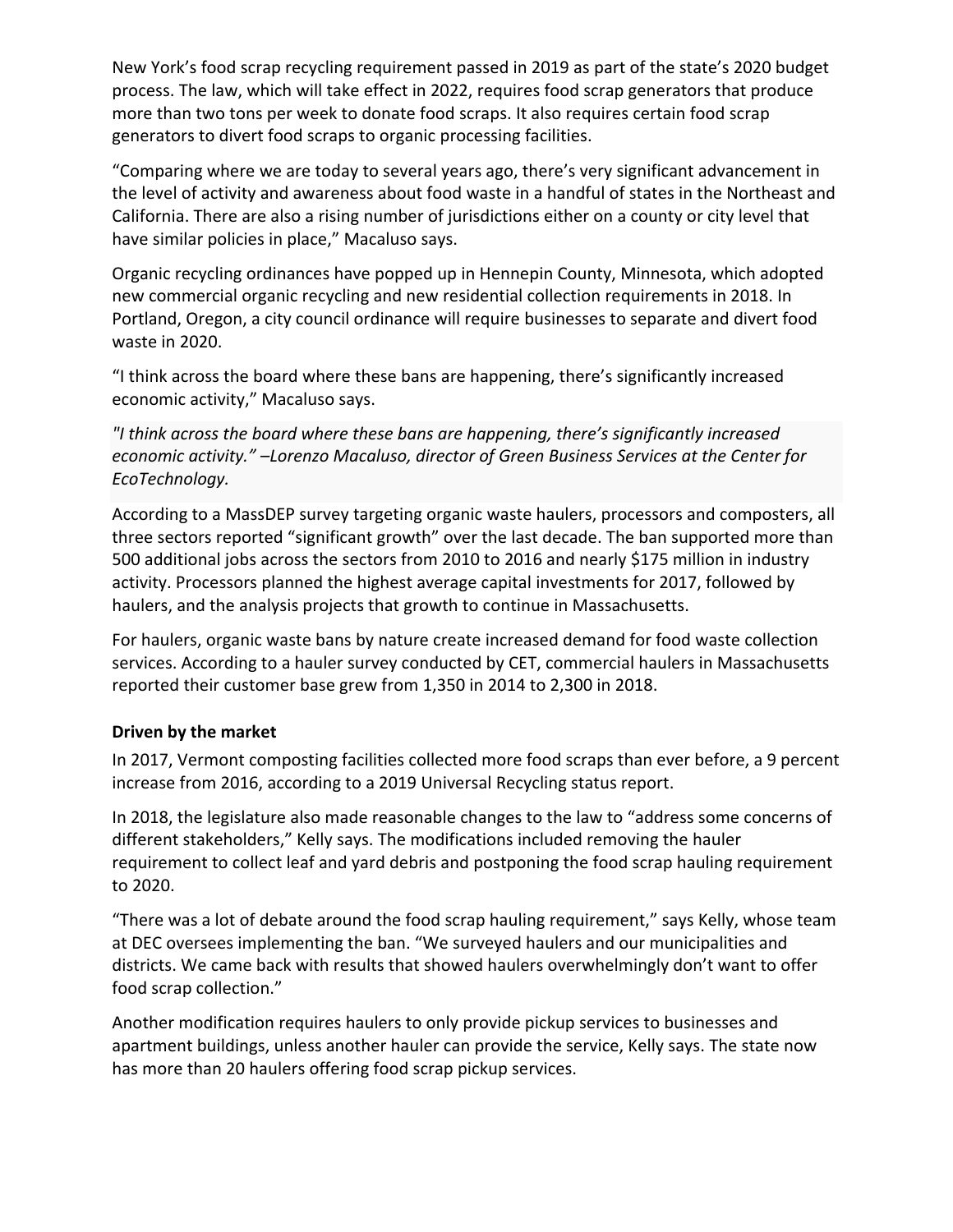

"If somebody is wanting to get into this market, then that could exempt the other haulers, but I will say they don't really love the idea of another hauler providing a service, so they start to compete with each other," he says.

Before the ban went into effect, three of the state's largest haulers—[Casella Waste](https://www.casella.com/)  [Systems,](https://www.casella.com/) [Gauthier Trucking](http://www.gauthiertruckingvt.com/) and [Myers Container Service](https://www.theredcanfamily.com/)—offered waste, recycling and food scrap collection services.

Since the ban, new hauling companies, especially those focused on providing residential food scrap pickup services, have sprouted up. Starting in the summer of 2020, Got Trash and Ruggiero Trash Removal will debut food scrap collection services to residents across several Vermont counties. [No Waste Compost,](https://www.nowastecompost.com/) a rising hauler in the commercial and residential space, also reports doubling its customer base from 2018 to 2019, Kelly says.

Vermont has also seen an increase in composting and AD facilities as well as in "traditional solid waste haulers owning and operating these facilities," he says. Casella, Rutland, Vermont, is opening an organics recovery facility. [Vanguard Renewables,](https://vanguardrenewables.com/) Wellesley, Massachusetts, is also developing an anaerobic digestion facility in Salisbury and the construction of the Wyman Frasier Compost Facility is also underway in the state. These facilities didn't exist before the ban, Kelly notes.

"In Vermont's experience with the food waste ban, it leads to businesses springing up to meet the demand," Kelly says. He adds food rescue has increased 50 percent in Vermont since the ban went into effect.

When Vermont passed its Universal Recycling Law, stakeholders worked with the state to develop a set of standardized recycling symbols residents and businesses could recognize, Kelly says, including an apple core on a green background to encourage composting and a whole apple on a purple background to encourage food donation and rescue. Since these symbols were released, haulers and solid waste companies have started displaying them on their trucks and collection bins.

"We're hopeful that the symbol is used universally for food scrap recycling," Kelly says. "I hope 20 years from now, you see that apple core everywhere."

*This article originally ran in the March issue of Waste Today.*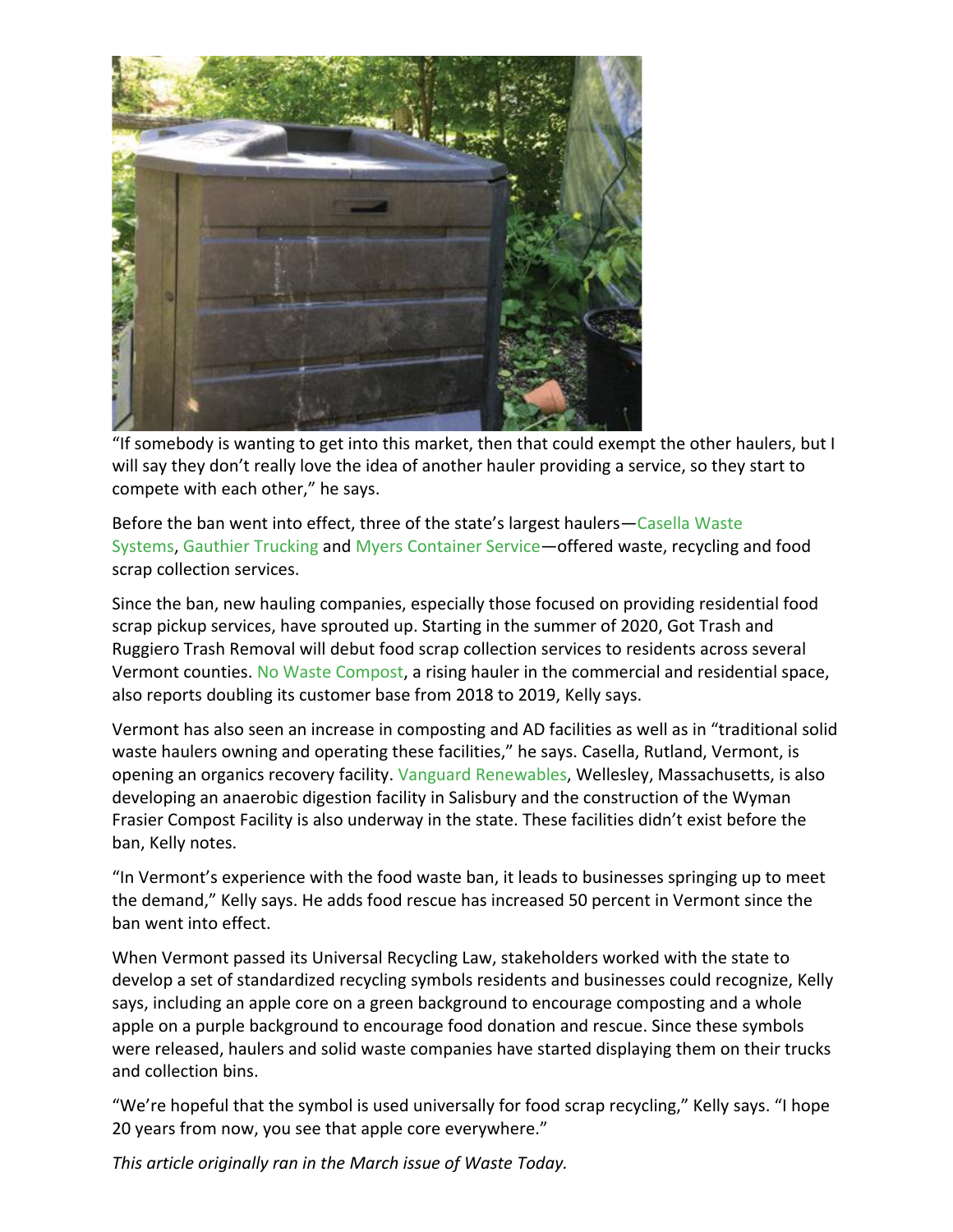**Below are some excerpts from the EPA.Gov website in the area of sustainable management of food and food loss & waste. These are pushing states and cities across the US to start new initiatives to reduce food waste and divert food waste from landfills.**

**United States 2030 Food Loss and Waste Reduction Goal**

## **Helpful Links**

- [Food Loss and Waste Factsheet](https://www.epa.gov/sustainable-management-food/food-loss-and-waste-factsheet)
- [Food Recovery Challenge](https://www.epa.gov/sustainable-management-food/learn-about-food-recovery-challenge-frc)
- [Reducing Wasted Food at Home](https://www.epa.gov/recycle/reducing-wasted-food-home)
- [International Efforts on Wasted Food Recovery](https://www.epa.gov/international-cooperation/international-efforts-wasted-food-recovery)
- [Further With Food](http://www.furtherwithfood.org/)

[EPA estimates that in 2018](https://www.epa.gov/facts-and-figures-about-materials-waste-and-recycling/food-material-specific-data) in the United States, more food reached landfills and combustion facilities than any other single material in our everyday trash, at 24 percent of the amount landfilled and at 22 percent of the amount combusted with energy recovery. Reducing wasted food will help the United States address climate change, as 20 percent of total U.S. methane emissions come from landfills. By keeping wholesome and nutritious food in our communities and out of our landfills, we can help address the 35.2 million Americans that live in food [insecure households.](https://www.ers.usda.gov/webdocs/publications/99282/err-275.pdf?v=6575.5)

### **U.S. 2030 Food Loss and Waste Reduction Goal**

On September 16, 2015, in alignment with [Target 12.3 of the UN Sustainable Development](https://sustainabledevelopment.un.org/sdg12)  [Goals,](https://sustainabledevelopment.un.org/sdg12) the [United States Department of Agriculture \(USDA\)](https://www.usda.gov/foodlossandwaste) and EPA announced the first ever domestic goal to reduce food loss and waste by half by the year 2030. By taking action on the U.S. 2030 Food Loss and Waste Reduction goal (2030 FLW reduction goal), the United States can help feed the hungry, save money for families and businesses and protect the environment. Led by USDA and EPA, the federal government is seeking to work with communities, organizations and businesses along with our partners in state, tribal and local government to reduce food loss and waste by 50 percent over the next 15 years.

#### **Measuring the Success of the Goal**

To measure and describe progress against the goal, the following two different, but equally important, baselines were chosen for the 2030 FLW reduction goal:

• For food waste in the United States, EPA's "[Advancing Sustainable Materials](https://www.epa.gov/facts-and-figures-about-materials-waste-and-recycling/advancing-sustainable-materials-management-0)  [Management: Facts and Figures](https://www.epa.gov/facts-and-figures-about-materials-waste-and-recycling/advancing-sustainable-materials-management-0)" provides an estimate of the amount of food going to landfills and combustion with energy recovery from residences, commercial establishments (e.g. grocery stores and restaurants), and institutional sources (e.g. school cafeterias). Preconsumer food generated during the manufacturing and packaging of food products is not included in EPA's food waste estimates. Using the available data, 2010 was selected as a baseline at 218.9 pounds of food waste per person sent to landfills and combustion with energy recovery. The 2030 FLW reduction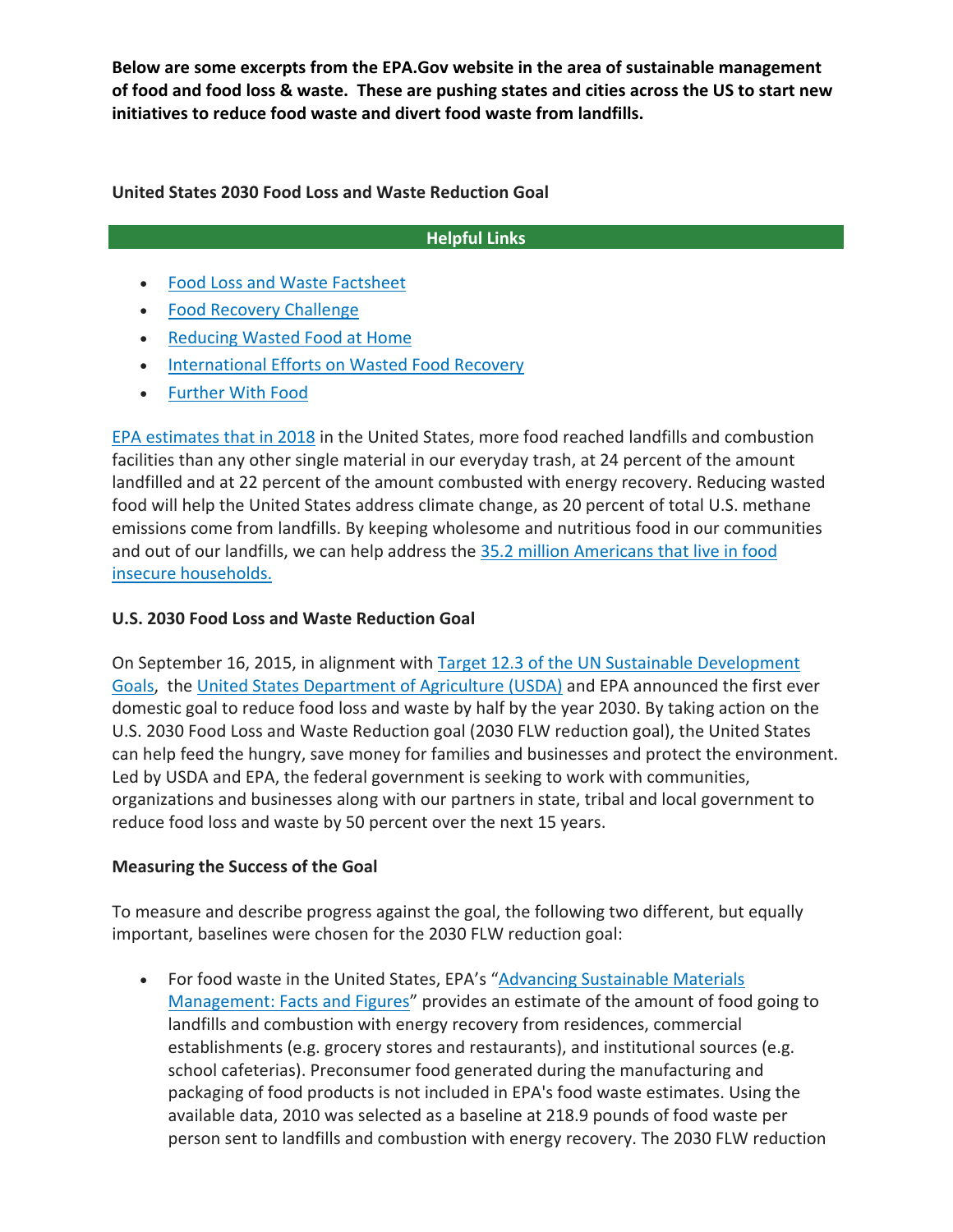goal aims to reduce food waste going to landfills and combustion with energy recovery by 50 percent to 109.4 pounds per person.

• For food loss in the United States, [USDA's Economic Research Service](https://www.ers.usda.gov/publications/pub-details/?pubid=43836) has estimated the amount of available food supply that went uneaten at the retail and consumer levels. In the baseline year of 2010, food loss was 31 percent of the food supply, equaling 133 billion pounds and an estimated value of \$161.6 billion. The 2030 FLW reduction goal aims to cut food loss at the retail and consumer level in half, by approximately 66 billion pounds.

By 2030, we hope to see 50 percent reductions in both baseline measurements.

## **How Does EPA Plan to Take Action on the Goal?**

Working with USDA and partners in the states and tribes, EPA plans to secure action on the 2030 FLW reduction goal by working with leaders in the food system (e.g., private, government, nonprofit, academia, faith) to promote action and bring more successful interventions and tools to advance the sustainable management of food.

EPA launched a [Call to Action by Stakeholders](https://www.epa.gov/sustainable-management-food/call-action-stakeholders-united-states-food-loss-waste-2030-reduction) page, which identifies current opportunities and challenges in reducing food loss and waste in the United States. EPA will continue to help facilitate discussion by co-hosting summits where leaders in various sectors can exchange ideas and identify needed actions, provide leadership and technical assistance, conduct outreach and share information, develop new tools, and celebrate the successes of stakeholders.

**The EPA and USDA are working in conjunction with many non-profit organizations including the US Composting Council to help educate waste generators on the prospect of reducing food waste and diverting the food waste that is generated. EcoSafe is the ONLY company in this space that has the extensive programs to educate the waste generators on how to divert their food waste from landfill.**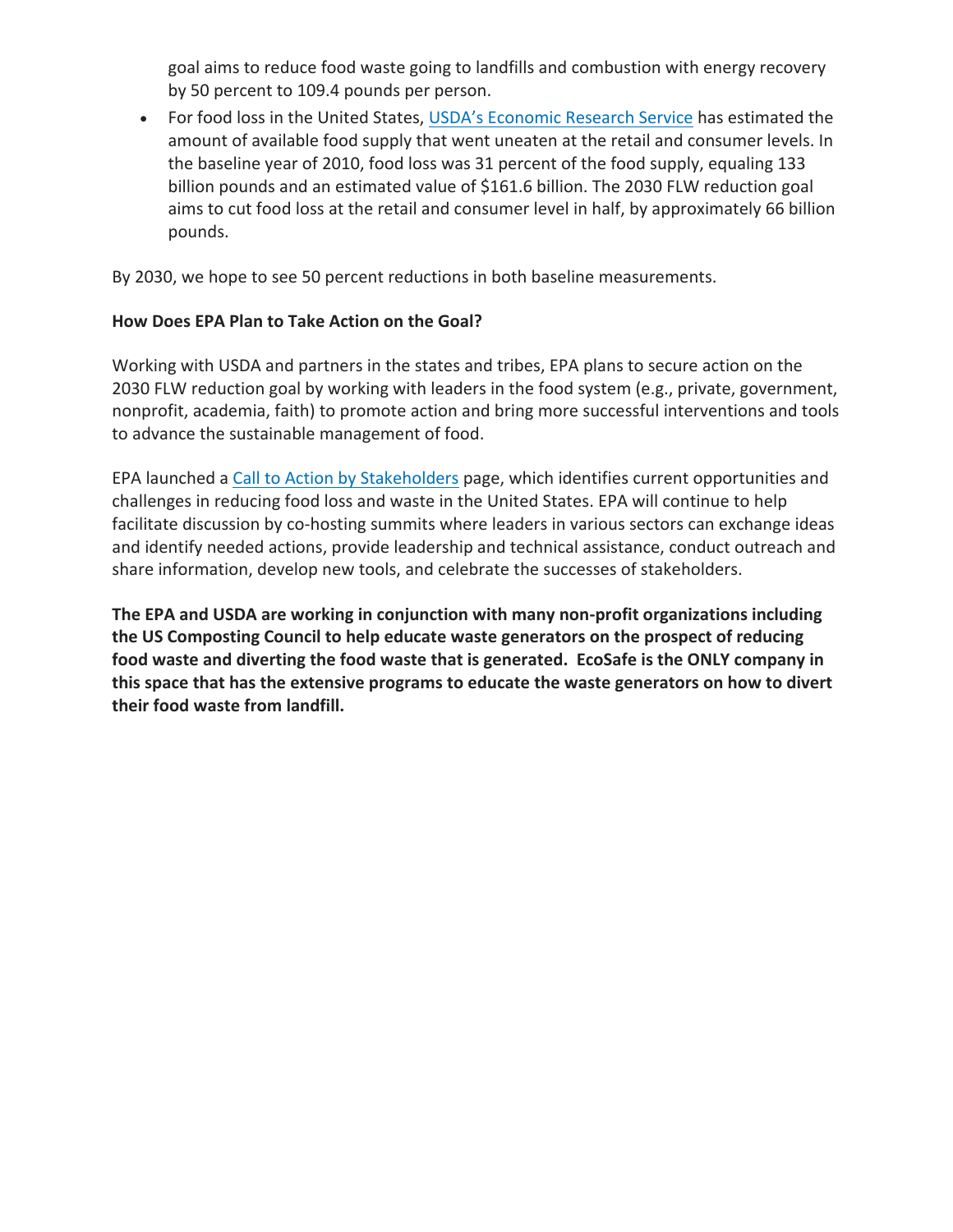**Below is a map of communities that have enacted the EPA Tools for Managing and Transforming Waste Streams in the US. A major part of these tools include the diversion of food waste from landfill.**



**Below are some examples of communities that have implemented these tools in their communities and how this process is working. – Note, EcoSafe has hauling customers and end users utilizing our liners and programs in each of these example communities.**

#### **Examples**

• **Montgomery County, MD**

The County adopted an Executive Regulation establishing a goal of recycling 70% of the solid waste stream generated in the County by 2020 and is implementing a comprehensive 10-year plan

- o [Montgomery County regulation on solid waste and recycling \(PDF\)](https://www.montgomerycountymd.gov/exec/Resources/Files/7-12.pdf) (3 pp, 148 K, [About PDF\)](https://www.epa.gov/home/pdf-files)
- o [Comprehensive Solid Waste Management Plan for the Years 2012 through 2023](https://www.montgomerycountymd.gov/sws/programs/solid-waste-plan.html)

## • **Alameda County, CA**

The County adopted a 75% diversion goal and is implementing a number of waste reduction policies and recycling and composting requirements

- o [Resolution establishing waste reduction goals \(PDF\)](http://www.acgov.org/sustain/documents/75waste_reduction_resolution.pdf) (3 pp, 58 K, [About PDF\)](https://www.epa.gov/home/pdf-files)
- o [StopWaste](https://www.stopwaste.org/)

## **Below is a summary of many State Laws/Bills/Acts regarding Organics Diversion:**

**State: California**

**AB 2449 (2006) – Single Use Plastic Ban – Statewide**

**[http://www.leginfo.ca.gov/pub/05-06/bill/asm/ab\\_2401-](http://www.leginfo.ca.gov/pub/05-06/bill/asm/ab_2401-2450/ab_2449_bill_20060930_chaptered.pdf) [2450/ab\\_2449\\_bill\\_20060930\\_chaptered.pdf](http://www.leginfo.ca.gov/pub/05-06/bill/asm/ab_2401-2450/ab_2449_bill_20060930_chaptered.pdf)**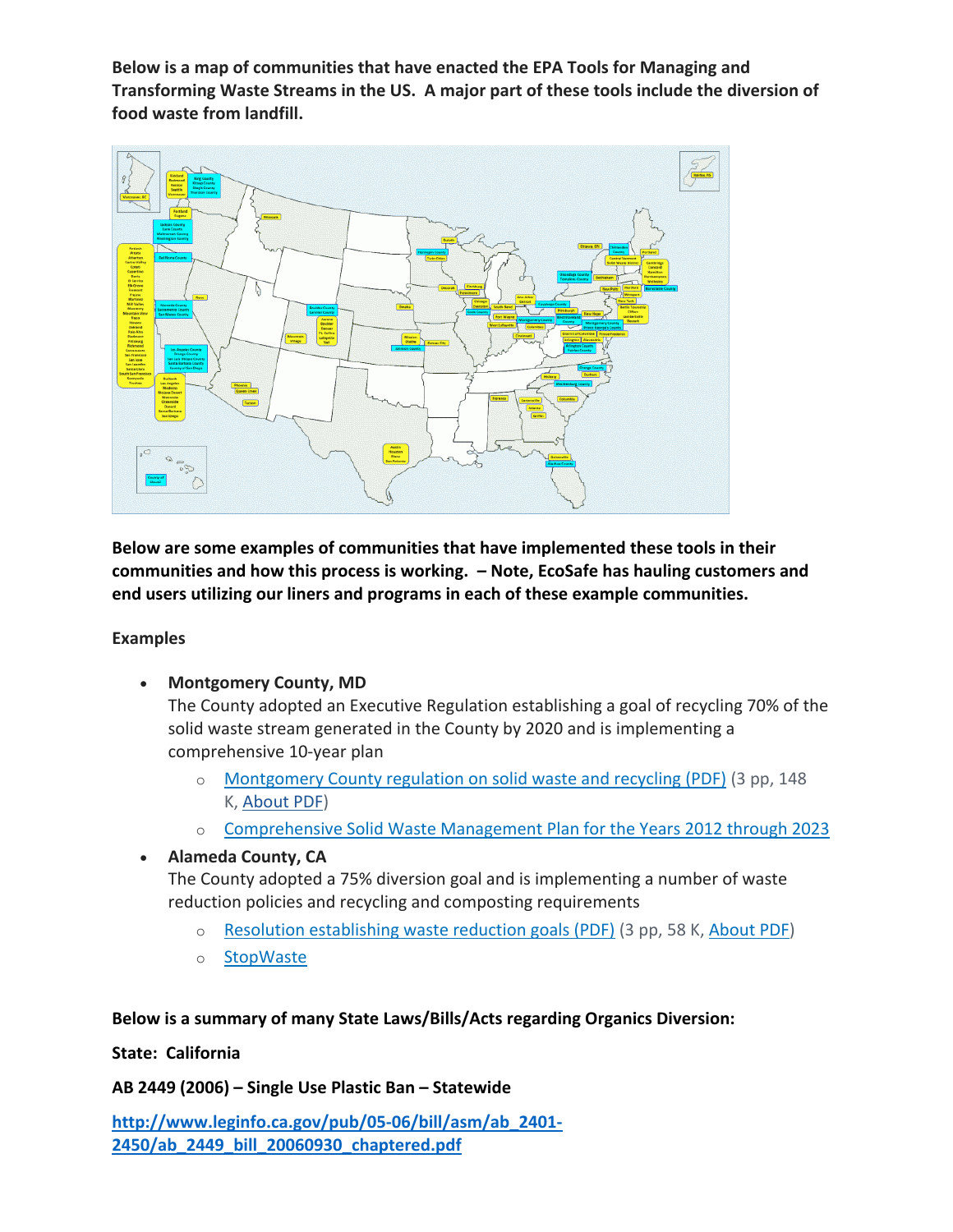**AB 1972 (2008) – Compostable Product Certification (ASTM)**

**AB 341 (2011) – Statewide Zero Waste Mandate for 2020**

**[http://www.leginfo.ca.gov/pub/11-12/bill/asm/ab\\_0301-](http://www.leginfo.ca.gov/pub/11-12/bill/asm/ab_0301-0350/ab_341_bill_20111006_chaptered.pdf) [0350/ab\\_341\\_bill\\_20111006\\_chaptered.pdf](http://www.leginfo.ca.gov/pub/11-12/bill/asm/ab_0301-0350/ab_341_bill_20111006_chaptered.pdf)**

**SB 54 / AB 1080 (2019) - Plastic pollution reduction act**

**[https://leginfo.legislature.ca.gov/faces/billTextClient.xhtml?bill\\_id=201920200AB1080](https://leginfo.legislature.ca.gov/faces/billTextClient.xhtml?bill_id=201920200AB1080)**

**AB 1826 (2014) – Solid Waste – Organics Recycling Legislation**

**[https://leginfo.legislature.ca.gov/faces/billNavClient.xhtml?bill\\_id=201320140AB1826](https://leginfo.legislature.ca.gov/faces/billNavClient.xhtml?bill_id=201320140AB1826)**

**SB 1383 (2016) – Methane emissions reduction (Food Waste)**

**[https://leginfo.legislature.ca.gov/faces/billTextClient.xhtml?bill\\_id=201520160SB1383](https://leginfo.legislature.ca.gov/faces/billTextClient.xhtml?bill_id=201520160SB1383)**

**City of San Francisco**

**100-09 (2006) – Mandate for recycling and composting**

**[https://sfenvironment.org/sites/default/files/policy/sfe\\_zw\\_sf\\_mandatory\\_recycling\\_compo](https://sfenvironment.org/sites/default/files/policy/sfe_zw_sf_mandatory_recycling_composting_ord_100-09.pdf) [sting\\_ord\\_100-09.pdf](https://sfenvironment.org/sites/default/files/policy/sfe_zw_sf_mandatory_recycling_composting_ord_100-09.pdf)**

#### **State of Colorado**

**City of Boulder:**

**Code 6-3-13, ordinance 8045 (2015) – Organics recycling law**

**[https://www-static.bouldercolorado.gov/docs/Universal\\_Zero\\_Waste\\_Ordinance\\_Boulder-1-](https://www-static.bouldercolorado.gov/docs/Universal_Zero_Waste_Ordinance_Boulder-1-201511201253.pdf) [201511201253.pdf](https://www-static.bouldercolorado.gov/docs/Universal_Zero_Waste_Ordinance_Boulder-1-201511201253.pdf)**

#### **State of Connecticut**

**SB 22a-226e, Act 11-217, Act 13-285 (2014) – Organics recycling law**

**<https://www.cga.ct.gov/2011/ACT/Pa/pdf/2011PA-00217-R00SB-01116-PA.pdf>**

**SB 584 (2019) – Compostable product bag law**

**[https://www.cga.ct.gov/asp/cgabillstatus/cgabillstatus.asp?selBillType=Bill&bill\\_num=SB005](https://www.cga.ct.gov/asp/cgabillstatus/cgabillstatus.asp?selBillType=Bill&bill_num=SB00584&which_year=2019) [84&which\\_year=2019](https://www.cga.ct.gov/asp/cgabillstatus/cgabillstatus.asp?selBillType=Bill&bill_num=SB00584&which_year=2019)**

**State of Maryland**

**HB1349 (2017) – Compostable Products Labeling**

**<http://mgaleg.maryland.gov/2017RS/bills/hb/hb1349f.pdf>**

**HB 171 / SB 99 (2019) – Organics material study requirement**

**[http://mgaleg.maryland.gov/2017RS/Chapters\\_noln/CH\\_384\\_hb0171e.pdf](http://mgaleg.maryland.gov/2017RS/Chapters_noln/CH_384_hb0171e.pdf)**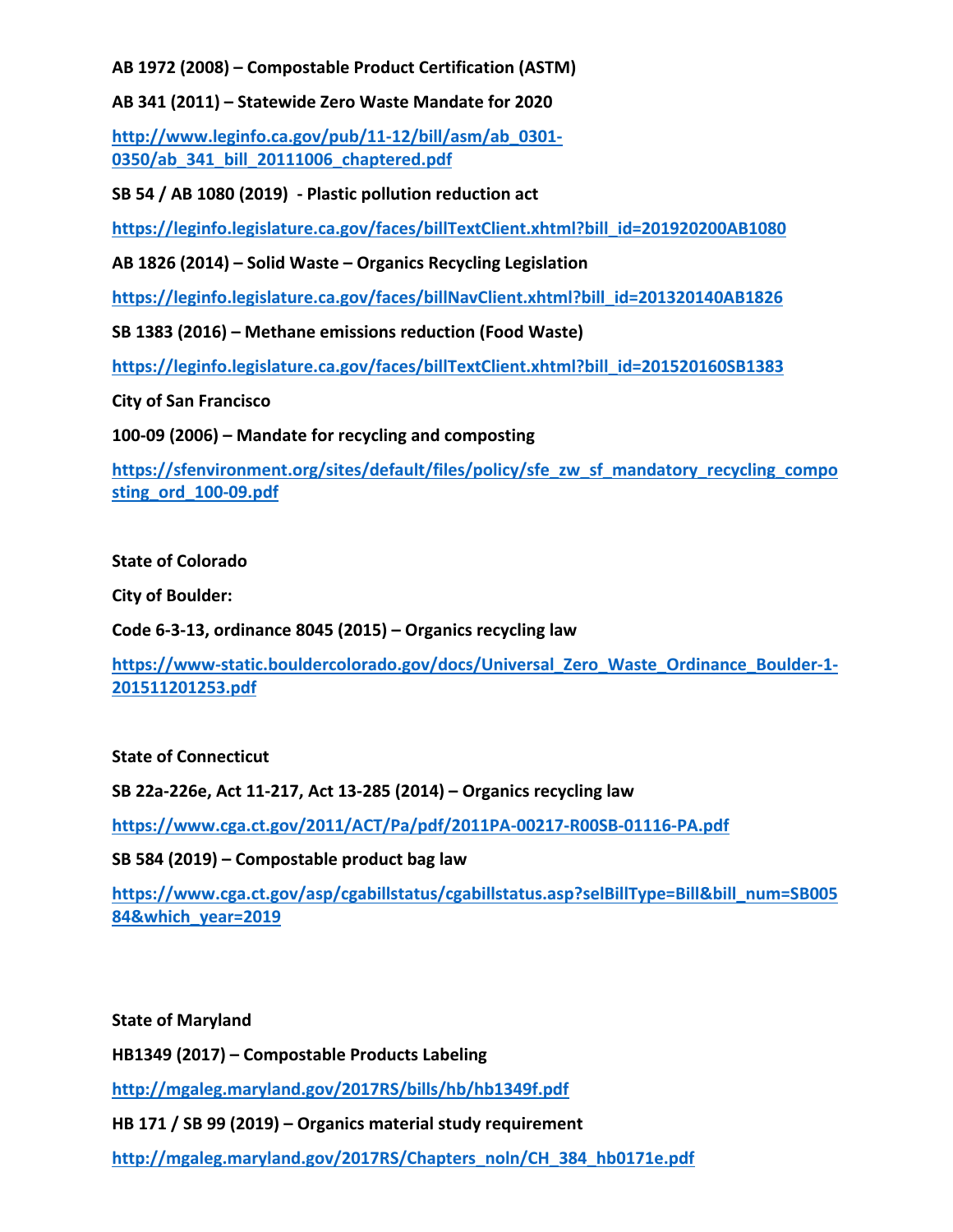#### **State of Massachusetts**

**Bill 310 – CMR 19,000 (2014) – Organics waste ban**

**[https://www.mass.gov/doc/310-cmr-19000-commercial-organic-material-waste-ban](https://www.mass.gov/doc/310-cmr-19000-commercial-organic-material-waste-ban-amendments/download)[amendments/download](https://www.mass.gov/doc/310-cmr-19000-commercial-organic-material-waste-ban-amendments/download)**

#### **State of Minnesota**

**HF 430 (2010) – Mandate use of Compostable Bags**

**<https://www.revisor.mn.gov/statutes/2010/cite/325E.046>**

**HF 2564 (2014) – Solid Waste Reduction goal**

**<https://www.revisor.mn.gov/bills/bill.php?b=house&f=HF2564&ssn=0&y=2013>**

**Hennepin County MN:**

**Ordinance 13 (2020) – Organic waste recycling ordinance**

**<https://www.hennepin.us/your-government/ordinances/ordinance-13>**

**City of Saint Paul:**

**Ordinance 17-29 (2019)**

**[https://stpaul.legistar.com/LegislationDetail.aspx?ID=3101327&GUID=00F9AA27-C1E6-4F20-](https://stpaul.legistar.com/LegislationDetail.aspx?ID=3101327&GUID=00F9AA27-C1E6-4F20-84F2-100692CCE152&Options=&Search=&FullText=1) [84F2-100692CCE152&Options=&Search=&FullText=1](https://stpaul.legistar.com/LegislationDetail.aspx?ID=3101327&GUID=00F9AA27-C1E6-4F20-84F2-100692CCE152&Options=&Search=&FullText=1)**

**State of New Jersey**

**A 3726 (2019) – Food waste recycling law**

**<https://legiscan.com/NJ/bill/A3726/2018>**

**State of New York**

**Bill 27-2201 (2019) – Food waste recovery and composting**

**<https://legislation.nysenate.gov/pdf/bills/2019/S1508C#page=42>**

**City of New York:**

**LL 77 (2013) – Curbside collection of organics**

**[https://www1.nyc.gov/assets/dsny/docs/about\\_OrganicsCollection-LL77-DiversionReportI-](https://www1.nyc.gov/assets/dsny/docs/about_OrganicsCollection-LL77-DiversionReportI-2014_0815.pdf)[2014\\_0815.pdf](https://www1.nyc.gov/assets/dsny/docs/about_OrganicsCollection-LL77-DiversionReportI-2014_0815.pdf)**

**LL 146 (2013) – Commercial organics waste ban**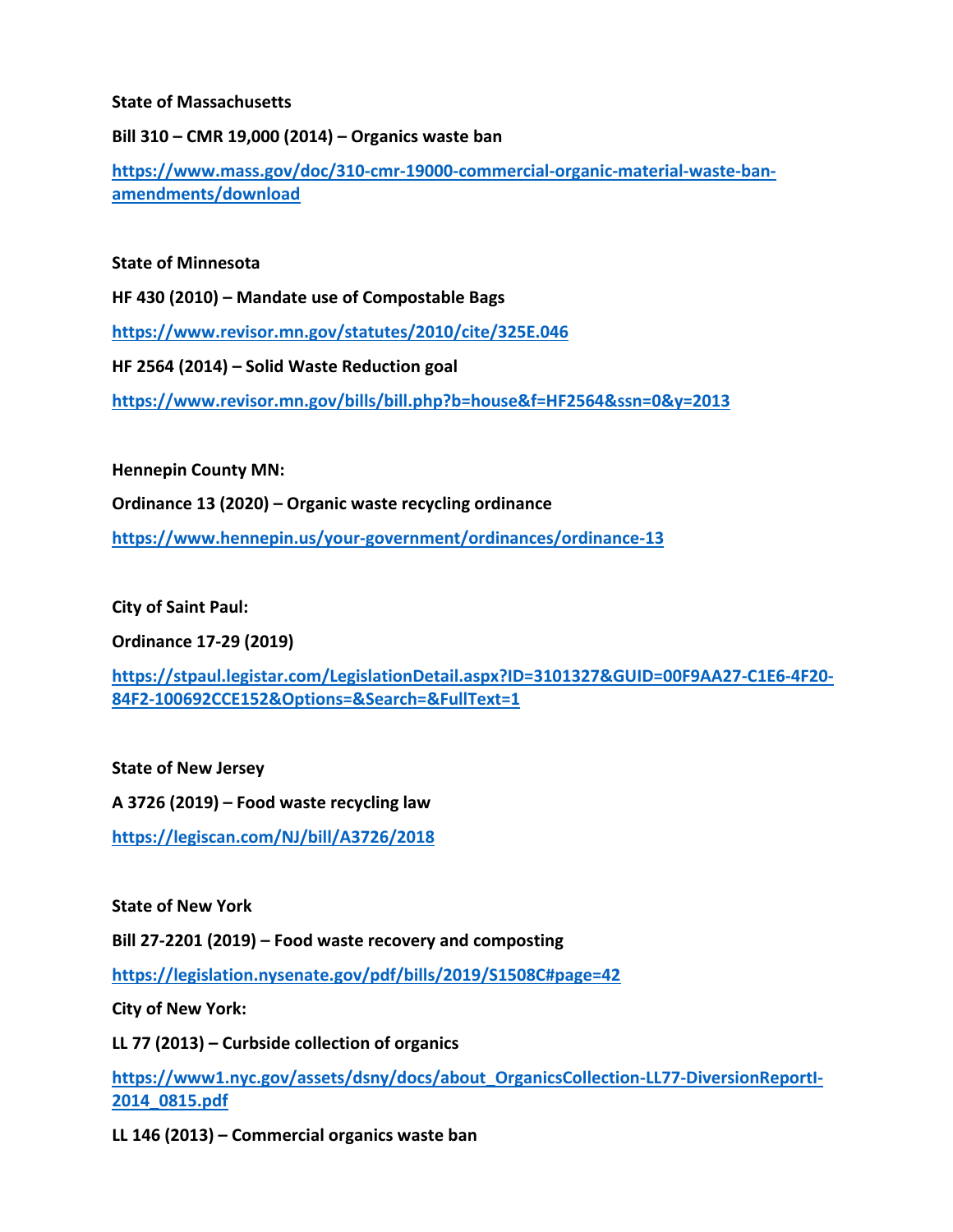**[https://legistar.council.nyc.gov/LegislationDetail.aspx?ID=1482542&GUID=DDD94082-C0E5-](https://legistar.council.nyc.gov/LegislationDetail.aspx?ID=1482542&GUID=DDD94082-C0E5-4BF9-976B-BBE0CD858F8F) [4BF9-976B-BBE0CD858F8F](https://legistar.council.nyc.gov/LegislationDetail.aspx?ID=1482542&GUID=DDD94082-C0E5-4BF9-976B-BBE0CD858F8F)**

**City of Portland Oregon: 20-5067 (2018) – Commercial organics composting rule <https://www.oregonmetro.gov/food-scraps-policy>**

**State of Rhode Island**

**Law 23-18.9-17 (2019) – Waste disposal and food waste ban**

**<http://webserver.rilin.state.ri.us/Statutes/TITLE23/23-18.9/23-18.9-17.HTM>**

**City of Austin Texas:**

**Law 15-6-91, 20140612-010 (2018) – Universal recycling ordinance**

**[https://www.austintexas.gov/sites/default/files/files/Resource\\_Recovery/URO\\_Adopted\\_06](https://www.austintexas.gov/sites/default/files/files/Resource_Recovery/URO_Adopted_06-12-14.pdf) [-12-14.pdf](https://www.austintexas.gov/sites/default/files/files/Resource_Recovery/URO_Adopted_06-12-14.pdf)**

**State of Vermont**

**Act 148 (2012) – Universal recycling law**

**<http://www.leg.state.vt.us/docs/2012/Acts/ACT148.pdf>**

**S.285, Act 208 (2018) – Food waste disposal ban**

**[https://dec.vermont.gov/sites/dec/files/wmp/SolidWaste/Documents/2018-Leg-Changes-](https://dec.vermont.gov/sites/dec/files/wmp/SolidWaste/Documents/2018-Leg-Changes-Summary-UR-Bottle-Bill.pdf)[Summary-UR-Bottle-Bill.pdf](https://dec.vermont.gov/sites/dec/files/wmp/SolidWaste/Documents/2018-Leg-Changes-Summary-UR-Bottle-Bill.pdf)**

**State of Washington**

**HB 1569 (2019) – Compostable product labeling**

**[http://lawfilesext.leg.wa.gov/biennium/2019-](http://lawfilesext.leg.wa.gov/biennium/2019-20/Pdf/Bills/House%20Passed%20Legislature/1569-S.PL.pdf) [20/Pdf/Bills/House%20Passed%20Legislature/1569-S.PL.pdf](http://lawfilesext.leg.wa.gov/biennium/2019-20/Pdf/Bills/House%20Passed%20Legislature/1569-S.PL.pdf)**

**City of Seattle:**

**SMC 21.36.086 (2010) – Eliminate disposable plastics in food service**

**[http://clerk.ci.seattle.wa.us/search/results?s1=&s2=&s3=116250&s4=&s5=&Sect4=and&l=20](http://clerk.ci.seattle.wa.us/search/results?s1=&s2=&s3=116250&s4=&s5=&Sect4=and&l=20&Sect2=THESON&Sect3=PLURON&Sect5=CBOR1&Sect6=HITOFF&d=CBOR&p=1&u=%2F~public%2Fcbor1.htm&r=1&f=G) [&Sect2=THESON&Sect3=PLURON&Sect5=CBOR1&Sect6=HITOFF&d=CBOR&p=1&u=%2F~publi](http://clerk.ci.seattle.wa.us/search/results?s1=&s2=&s3=116250&s4=&s5=&Sect4=and&l=20&Sect2=THESON&Sect3=PLURON&Sect5=CBOR1&Sect6=HITOFF&d=CBOR&p=1&u=%2F~public%2Fcbor1.htm&r=1&f=G) [c%2Fcbor1.htm&r=1&f=G](http://clerk.ci.seattle.wa.us/search/results?s1=&s2=&s3=116250&s4=&s5=&Sect4=and&l=20&Sect2=THESON&Sect3=PLURON&Sect5=CBOR1&Sect6=HITOFF&d=CBOR&p=1&u=%2F~public%2Fcbor1.htm&r=1&f=G)**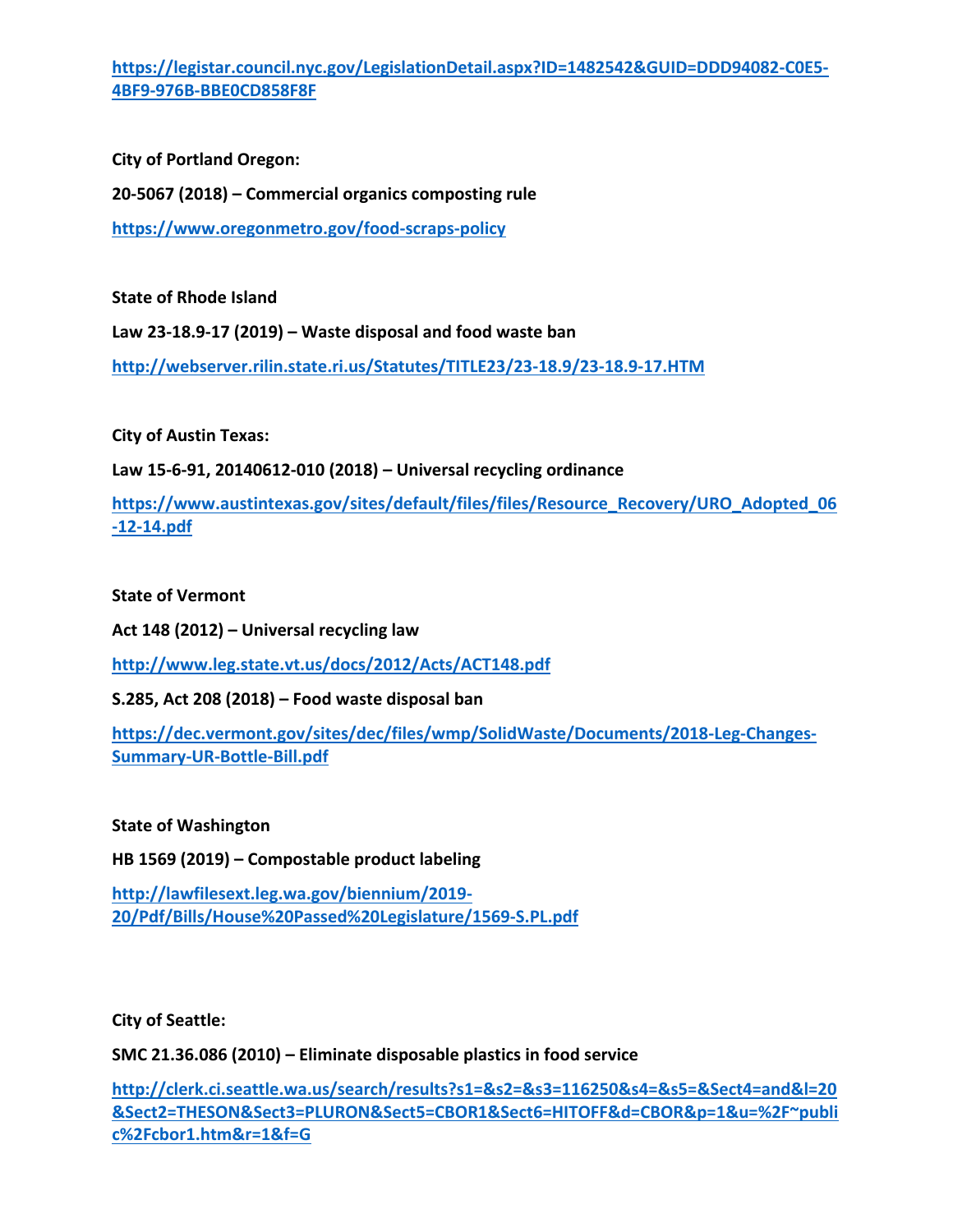### **SMC 21.36.082, .083 (2014) – Food waste disposal ban**

**[http://www.seattle.gov/utilities/your-services/collection-and-disposal/food-and-yard/food](http://www.seattle.gov/utilities/your-services/collection-and-disposal/food-and-yard/food-waste-requirements)[waste-requirements](http://www.seattle.gov/utilities/your-services/collection-and-disposal/food-and-yard/food-waste-requirements)**

### **Here are some other helpful items regarding regulations for food waste composting:**

## **Food Waste Recycling Laws and Bans: Economic Benefits of Food Waste Diversion from Landfills**

### **Articles on Food Waste Recycling Laws and Bans:**

- 1) Leib, Emily Broad; Rice, Christina; Mahoney, Jill; Fresh Look at Organics Bans and Waste Recycling Laws, BioCycle; Emmaus Vol. 57, Iss. 10, (Nov 2016): 16-18,20.
- **2) [Leib, E. Broad;](https://search-proquest-com.eresources.mssm.edu/indexinglinkhandler/sng/au/Leib,+E+Broad/$N?accountid=41157) [Sandson, K,](https://search-proquest-com.eresources.mssm.edu/indexinglinkhandler/sng/au/Sandson,+K/$N?accountid=41157) [Macaluso, L;](https://search-proquest-com.eresources.mssm.edu/indexinglinkhandler/sng/au/Macaluso,+L/$N?accountid=41157) [Mansell, C;](https://search-proquest-com.eresources.mssm.edu/indexinglinkhandler/sng/au/Mansell,+C/$N?accountid=41157). Organic Waste Bans And Recycling Laws To Tackle Food Waste, [BioCycle;](https://search-proquest-com.eresources.mssm.edu/pubidlinkhandler/sng/pubtitle/BioCycle/$N/41387/PagePdf/2108805085/fulltextPDF/7C6E0F8C805B4003PQ/1?accountid=41157) Emmaus [Vol.](https://search-proquest-com.eresources.mssm.edu/indexingvolumeissuelinkhandler/41387/BioCycle/02018Y09Y01$23Sep+2018$3b++Vol.+59+$288$29/59/8?accountid=41157) 59, Iss. 8, (Sep 2018): 35-40.**
- 3) Sandson, Katie and Leib, E. Broad, ( July 2019). Bans and Beyond: Designing and Implementing Organic Waste Bans and Mandatory Organics Recycling Laws. Retrieved from [https://www.chlpi.org/wp-content/uploads/2013/12/Organic-Waste-Bans\\_FINAL](https://www.chlpi.org/wp-content/uploads/2013/12/Organic-Waste-Bans_FINAL-compressed.pdf)[compressed.pdf.](https://www.chlpi.org/wp-content/uploads/2013/12/Organic-Waste-Bans_FINAL-compressed.pdf)
- **4) Jones, Carol Adaire; Organics Disposal Bans and Processing Infrastructure, .BioCycle; Emmaus Vol. 58, Iss. 8, (Sep 2017): 54-57.**
- 5) Johnston, Marsha W; Repurposing Composting Infrastructure, BioCycle; Emmaus Vol. 59, Iss. 4, (May 2018): 15-16.
- 6) Goldstein, Nora; Food Waste Composting Infrastructure in the U.S. BioCycle; Emmaus Vol. 60, Iss. 1, (Jan 2019): 23.
- 7) Broad, E., C. Rice, O. Balkus, and J. Mahoney. 2016. Keeping Food Out of the Landfill: Policy Ideas for States and Localities. Harvard Food Law and Policy Clinic. Available online: <https://www.chlpi.org/wp-content/uploads/2013/12/Food-Waste-Toolkit\_Oct2016\_smaller.pdf>.

## **State of Composting in the US: Economic Benefits**

- 1) Platt, Brenda, Goldstein, Nora, Coker, Craig and Brown, Sally, (July 2014), State of Composting in the US, What, Where, Why, and How. Retrieved from https://ilsr.org/wp-content/uploads/2014/07/state-of-composting-in-us.pdf
- 2) Platt, Brenda, Bell, Bobby, and Harsh, Cameron, (May 2013), Pay Dirt, Composting in Maryland to Reduce Waste, Create Jobs. and Protect the Bay, Retrieved from [https://ilsr.org/report-composting-key-business-green-jobs/.](https://ilsr.org/report-composting-key-business-green-jobs/)
- 3) **Josephson, Amelia, (August 20,2018), The Economics of Composting. Retrieved from<https://smartasset.com/mortgage/the-economics-of-composting>**.
- **4) Stone, Joanna, Davenport, Kate, Ukena, Bryan, Zero Waste Composting, BioCycle; Emmaus Vol. 55, Iss. 5, (Jun 2014): 33-37.**
- **5) Morelli, B., et.al., (July 14, 2020). Food Waste Recycling -Environmental and Economic Assessment, https://www.biocycle.net/food-waste-recyclingenvironmetal-and economic-assessment/.**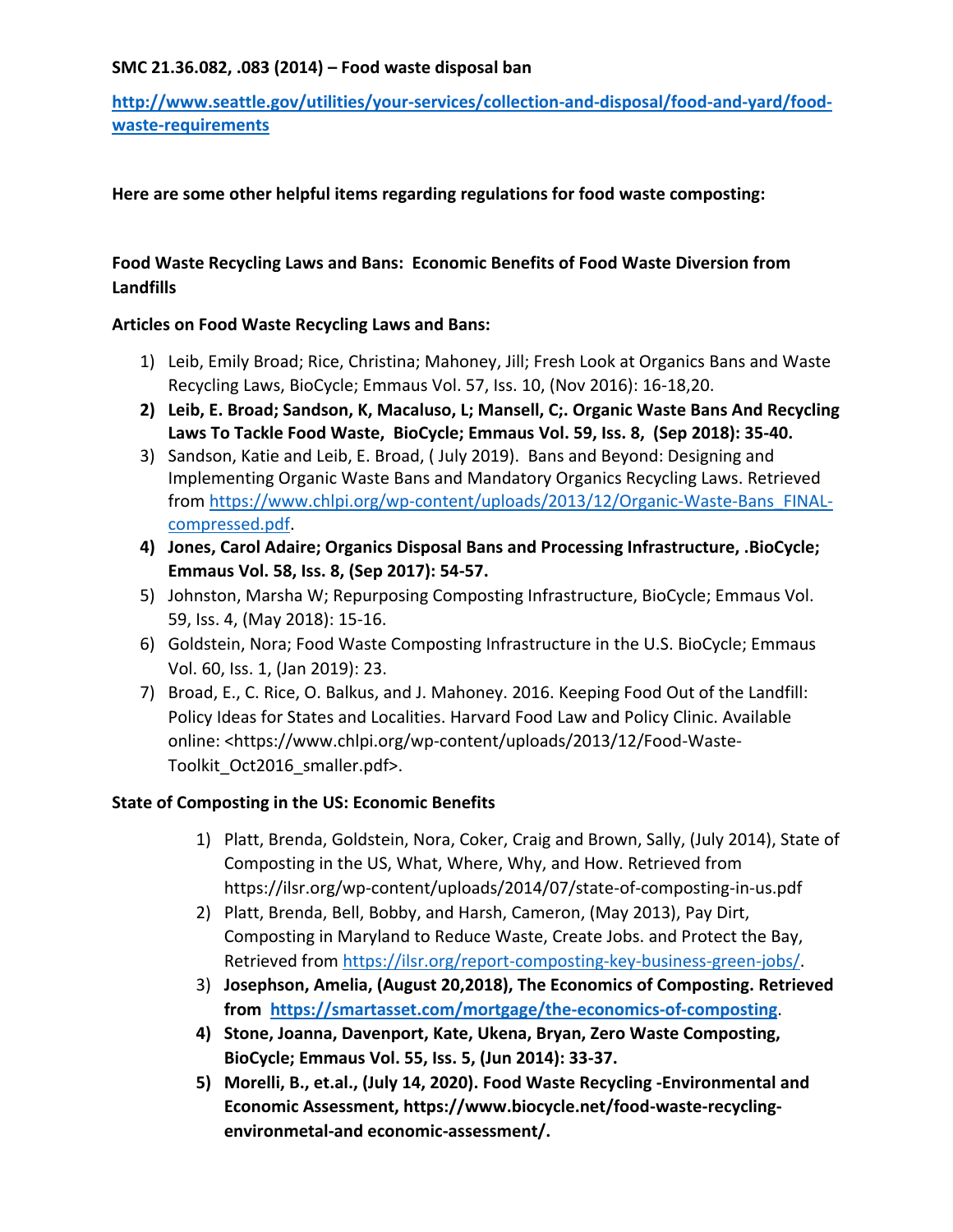- 6) Hanson, C. and P. Mitchell. 2017. The Business Case for Reducing Food Loss and Waste. Washington, DC: Champions 12.3. Available online: < [https://champions123.org/the-businesscase-for-reducing-food-loss-and](https://champions123.org/the-businesscase-for-reducing-food-loss-and-waste/?frame-nonce=aa2cf734de)[waste/?frame-nonce=aa2cf734de>](https://champions123.org/the-businesscase-for-reducing-food-loss-and-waste/?frame-nonce=aa2cf734de).
- 7) NBS. 2014. The business case for food waste reduction. Network for Business Sustainability. Available online: <https://nbs.net/p/an-industry-led-approach-toaddressing-food-waste-in-ca988f62a5-acd2-4a70-b6c1-edcce45dcf09>.
- 8) Risse, Mand Faucette, (January 2017), Food Waste Composting: Institutional and industrial Applications. Retrieved from https://secure.caes.uga.edu/extension/publications/files/pdf/B%201189\_4.PDF.
- 9) Webber, Michael E., Tapping the Trash, Scientific American, 2017-06-20, Vol.317 (1), p.48-53.
- 10) Venkat, K. 2011. "The climate change and economic impacts of food waste in the United States." Int. J. Food Syst. Dyn. 2:431–446.
- **11) Fischer, John; Johnston, Elizabeth; Calculating Economic Impact Of Commercial Organics Ban,.BioCycle; Emmaus Vol. 58, Iss. 3, (Mar/Apr 2017): 36-38.**
- 12) Goldstein, Nora. (May 30, 2019), Food Waste and Compostable Packaging:U.S. Landscaping. Retrieved from https://cdn.ymaws.com/www.ameripen.org/resource/resmgr/2019annualmeeti ng/presentations/NG-State of Compostable Pack.pdf.
- **13) Brown, Sally; Ecosystem Accounting and the Doggie in the Window, .BioCycle; Emmaus Vol. 60, Iss. 5, (Jul 2019): 59-62.**
- **14) Brown, Sally, (May 12, 2020). Connections: Why Regenerative Agriculture Needs Recycled Organics, Retrieved from https//:biocycle.net/connectionsregenerative-agriculture-needs-recycled-organics/.**
- 15) Nelson, Jennifer; Jarland, Jennifer; Katsaros, Stephanie; Growing A Food Scrap Composting Infrastructure in Illinois, BioCycle; Emmaus Vol. 56, Iss. 3, (Mar/Apr 2015): 52-56.
- 16) Nora Goldstein; Coryanne Mansell; Is Your Yard Trimmings Composting Site Food Waste Ready? BioCycle, 2019-11-01, Vol.60 (8), p.17-21
- 17) Johnston, Marsha W; Strategies To Incentivize Waste Diversion, BioCycle; Emmaus Vol. 59, Iss. 9, (Oct 2018): 27-28.
- 18) FAO. 2014. Food Wastage Footprint: Full-cost Accounting. Rome, Italy: UN Food and Agricultural Organization. Available online: <http://www.fao.org/3/ai3991e.pdf>.
- 19) Pollans, Lily Baum; Krones, Jonathan S; Ben-Joseph, Eran; Patterns in municipal food scrap programming in mid-sized U.S. cities. Resources, Conservation & Recycling, 2017-10, Vol.125, p.308-314. ,
- 20) Jambeck, Jenna R; Farrell, Elisabeth W; Cleaves, Sara M. Food Scrapes to Composting – and Back to Food, BioCycle; Emmaus Vol. 47, Iss. 12, (Dec 2006): 29-34.

**Below are the very best mapping tools we have available to track the availability of composting facilities, waste bans, collections, and other important information regarding compostable services, and compostable packaging.**